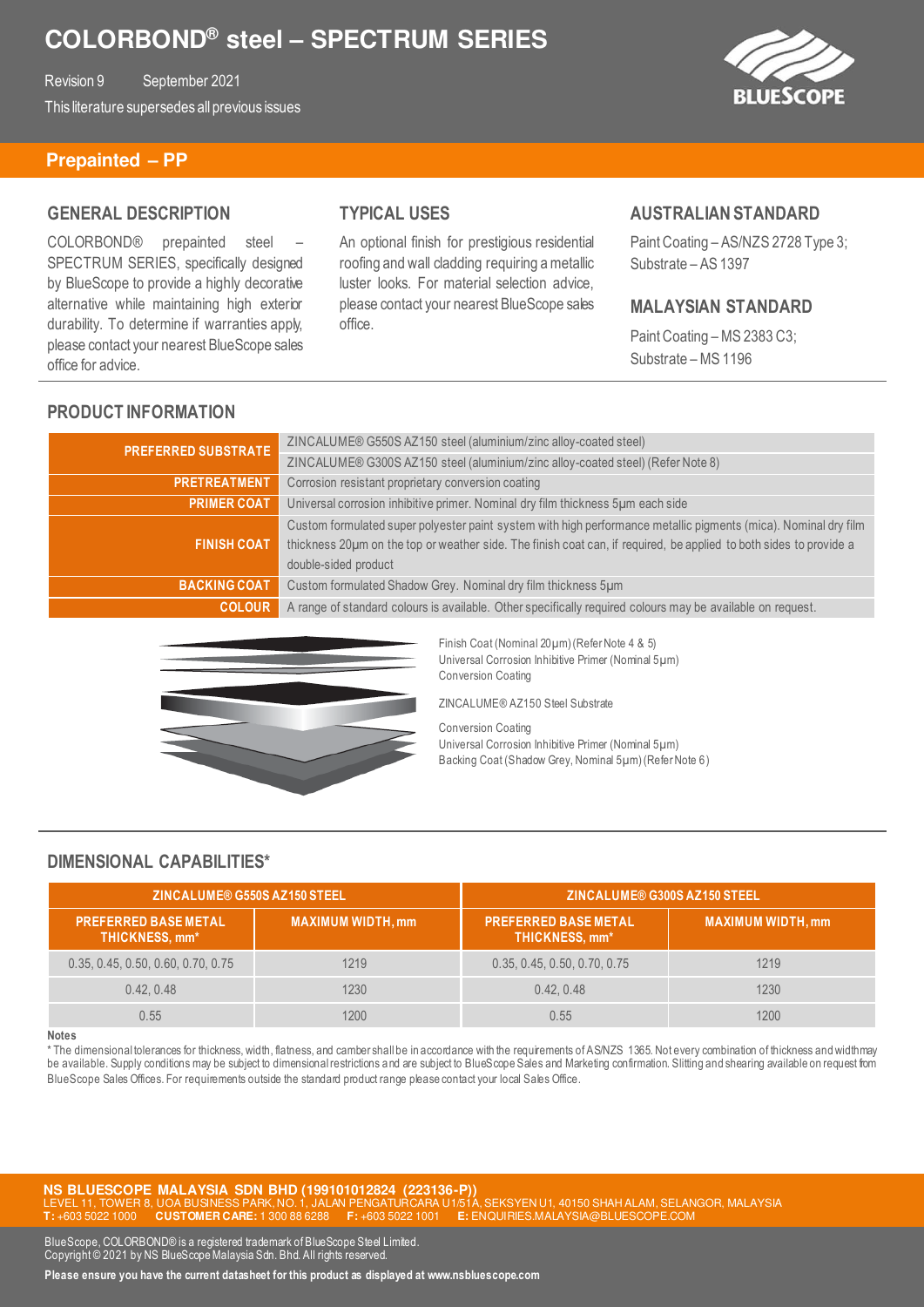Revision 9 September 2021 This literature supersedes all previous issues



## **Prepainted – PP**

### **RESISTANCE TO DIRT STAINING**

The change in appearance of normal coil-coated products due to weathering is expected to be minimal within one year of installation. Yet, the overall appearance change can be obvious in some environments, not as a result of changes in the paint system itself, but as a result of severe dirt pick-up which causes darkening of its surface. These effects are more pronounced on light colours than on dark colours. In some instances, atmospheric dit can become engrained into the surface of the paint, causing dirt staining which is difficult to remove.

**COLORBOND® steel – SPECTRUM SERIES** (with Clean Technology), can **resist dirt pick-up** and more importantly, **RESIST DIRT STAINING.** 

A weathering test has been conducted where the appearance changes of normal coil-coated products and COLORBOND® steel – SPECTRUM SERIES (with Clean Technology) is monitored. The samples were placed in environments where atmospheric dirt is known to cause dirt staining problems. The Clean Technology shows clear benefits over normal coil-coated products after one year of exposure to rainfall where there's no cleaning conducted, as shown in TABLE 1 below.

#### TABLE 1 – Quantitative comparison of colour appearance change after 12 months sample exposure.

|                                 | <b>TYPICAL APPEARANCE CHANGE (AL UNITS CIELAB 2000)</b> |                                                                |  |
|---------------------------------|---------------------------------------------------------|----------------------------------------------------------------|--|
| <b>COLOUR SHADE</b>             | NORMAL COIL-COATED PRODUCTS                             | COLORBOND® STEEL - SPECTRUM SERIES.<br>(WITH CLEAN TECHNOLOGY) |  |
| Intermediate (e.g. Pebble Grey) | $-10$ to $-5$                                           | т.                                                             |  |

## **EXPECTED PRODUCT SERVICE PERFORMANCE**

The appearance of COLORBOND® steel – SPECTRUM SERIES and other coil-coated products can change over time on exterior weathering not only due to dirt pick-up but also to changes in the paint system itself and resulting in gloss loss and fading of pigmentation. Colour change, which is largely due to changes in pigmentation will depend on the colour shade chosen. It is measured using a spectrophotometer, according to ASTM D2244 on surfaces thoroughly cleaned of dirt, oxidised film and foreign contaminants. The typical appearance changes of standard COLORBOND® steel – SPECTRUM SERIES colours in normal environments after 12 years of service are given in TABLE 2.

TABLE 2 – Expected colour change after 12 years in natural well washed exposure (AS/NZS 1580.457.1 & ASTM D2244).

| <b>COLOUR SHADE</b> '           | TYPICAL APPEARANCE CHANGE (ΔΕ UNITS CIELAB 2000) |  |
|---------------------------------|--------------------------------------------------|--|
| Intermediate (e.g. Pebble Grey) |                                                  |  |
| <b>Notes</b>                    |                                                  |  |

Refer Note 9 & 10

### **ATTRIBUTES TESTED DURING MANUFACTURE**

| <b>PROPERTY</b>            | <b>TEST &amp; EVALUATION METHOD(S)</b> | <b>RESULTS</b>            |
|----------------------------|----------------------------------------|---------------------------|
| <b>Specular Gloss</b>      |                                        |                           |
| Specular Gloss at 60°meter | AS/NZS 1580.602.2; ASTM D523           | Nominal $25 \pm 10$ units |
| <b>Adhesion</b>            |                                        |                           |
| Reverse Impact             | AS/NZS 2728 (Appendix E)               | $\geq$ 10 joules          |
| T-bend                     | AS/NZS 2728 (Appendix F)               | Maximum 6T. Refer Note 7  |
| <b>Hardness</b>            |                                        |                           |
| Pencil                     | AS/NZS 1580.405.1                      | HB or harder              |

**NS BLUESCOPE MALAYSIA SDN BHD (199101012824 (223136-P))**  40150 SHAH ALAM, SELANGOR, MALAYSIA **T:** +603 5022 1000 **CUSTOMER CARE:** 1 300 88 6288 **F:** +603 5022 1001 **E:** ENQUIRIES.MALAYSIA@BLUESCOPE.COM

BlueScope, COLORBOND® is a registered trademark of BlueScope Steel Limited. Copyright © 2021 by NS BlueScope Malaysia Sdn. Bhd. All rights reserved.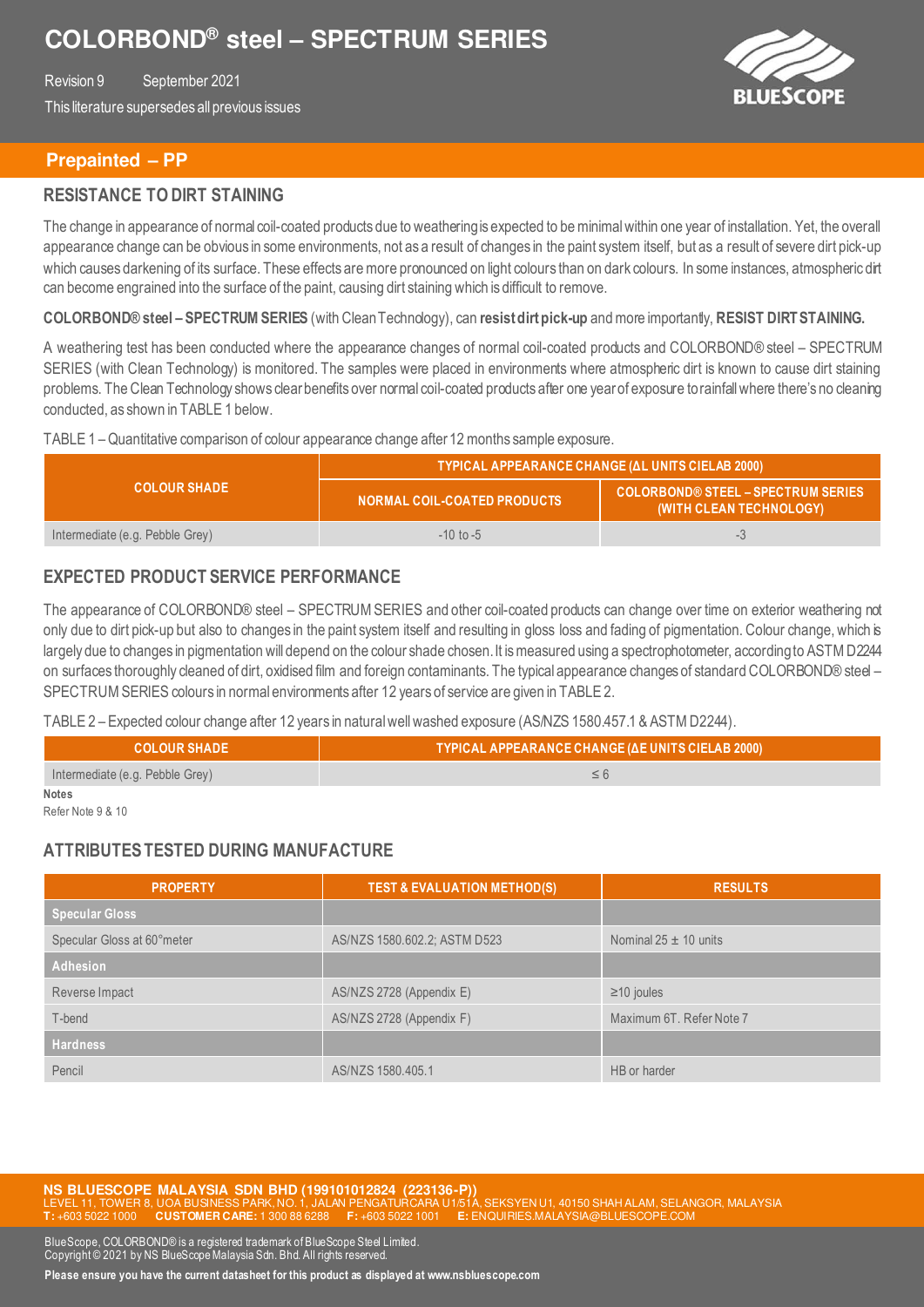Revision 9 September 2021 This literature supersedes all previous issues

 **Prepainted – PP** 

# **PRODUCT ATTRIBUTES**

| <b>PROPERTY</b>                                                                                  | <b>TEST &amp; EVALUATION METHOD(S)</b>                                                                                            | <b>RESULTS</b>                                                                                                                                                                                                           |
|--------------------------------------------------------------------------------------------------|-----------------------------------------------------------------------------------------------------------------------------------|--------------------------------------------------------------------------------------------------------------------------------------------------------------------------------------------------------------------------|
| <b>Resistance to Abrasion</b>                                                                    |                                                                                                                                   |                                                                                                                                                                                                                          |
| Scratch                                                                                          | AS 2331.4.7                                                                                                                       | Typically 1500g                                                                                                                                                                                                          |
| <b>Flexibility</b>                                                                               |                                                                                                                                   |                                                                                                                                                                                                                          |
| T-bend                                                                                           | ASTM D4145                                                                                                                        | Maximum 10T (no cracking). Refer Note 7                                                                                                                                                                                  |
| <b>Adhesion</b>                                                                                  |                                                                                                                                   |                                                                                                                                                                                                                          |
| Natural well washed exposure (10 years)                                                          | AS/NZS 1580.457.1; AS/NZS 1580.481.1.10                                                                                           | No flaking or peeling. Refer Notes 9 & 10.                                                                                                                                                                               |
| <b>Resistance to Humidity</b>                                                                    |                                                                                                                                   |                                                                                                                                                                                                                          |
| Cleveland (500 hours)                                                                            | ASTM D4585; AS/NZS 1580.481.1.9 (Blisters);<br>AS 1580.408.4 (Adhesion); AS 1580.481.3<br>(Undercutting, Corrosion)               | Blister density: ≤3. Blister size: ≤S2. Undercut at<br>scribed lines: ≤2mm. No loss of adhesion or<br>corrosion of base metal.                                                                                           |
| <b>Resistance to Corrosion</b>                                                                   |                                                                                                                                   |                                                                                                                                                                                                                          |
| Cyclic corrosion (1000 hours)                                                                    | AS/NZS 2728 (Appendix I), AS/NZS 1580.481.1.9<br>(Blisters); AS 1580.408.4 (Adhesion); AS<br>1580.481.3 (Undercutting, Corrosion) | Blister density: ≤2. Blister size: ≤S2. Undercut at<br>scribed lines: ≤1mm. No loss of adhesion or<br>corrosion. Refer Note 2                                                                                            |
| <b>Resistance to Colour Change</b>                                                               |                                                                                                                                   |                                                                                                                                                                                                                          |
| <b>QUV (2000 hours)</b>                                                                          | ASTM G154 & ASTM D2244 (Colour)                                                                                                   | AE CIELAB 2000: Intermediate colour: ≤5 units                                                                                                                                                                            |
| <b>Resistance to Chalking</b>                                                                    |                                                                                                                                   |                                                                                                                                                                                                                          |
| Natural well washed exposure (10 years)                                                          | AS/NZS 1580.457.1 & AS/NZS 1580.481.1.11<br>(Chalk Method B)                                                                      | Chalk Rating: ≤4. Refer Notes 9 & 10.                                                                                                                                                                                    |
| QUV (2000 hours)                                                                                 | ASTM G154 & AS/NZS 1580.481.1.11 (Chalk<br>Method B)                                                                              | Chalk Rating: ≤4                                                                                                                                                                                                         |
| Resistance to Solvents, Acids, Alkalis                                                           |                                                                                                                                   |                                                                                                                                                                                                                          |
| Exposure                                                                                         | ASTM D1308 (3.1.1) & ASTM D2244 (Colour);<br>AS/NZS 1580.481.1.9 (Blisters)                                                       | No discoloration or blistering. Refer Notes 2, 9 &<br>11.                                                                                                                                                                |
| <b>Resistance to Heat</b>                                                                        |                                                                                                                                   |                                                                                                                                                                                                                          |
| Exposure 100°C continuous (500 hours)                                                            | ASTM D2244 (Colour)                                                                                                               | Colour change ∆E CIELAB 2000: ≤3 units                                                                                                                                                                                   |
| <b>Fire Hazard Properties</b>                                                                    |                                                                                                                                   |                                                                                                                                                                                                                          |
| Simultaneous determination of ignitability, flame<br>propagation, heat release and smoke release | AS/NZS 1530.3 (Ignitability index; Spread of flame<br>index; Heat evolved index; Smoke developed<br>index)                        | Ignitability index: 0 rating in scale of $0 - 20$ ;<br>Spread of flame index: 0 rating in scale of $0 - 10$ ;<br>Heat evolved index: 0 rating in scale of 0 -10;<br>Smoke evolved index: 2 rating in scale of $0 - 10$ . |
| Fire classification                                                                              | BS 476-6 (Fire propagation); BS 476-7 (Surface<br>spread of flame)                                                                | Fire propagation index, I <12; sub-index, i1 <6;<br>Surface spread of flame: Class 1.<br>Classification: Class O.                                                                                                        |

**NS BLUESCOPE MALAYSIA SDN BHD (199101012824 (223136-P))**<br>LEVEL 11, TOWER 8, UOA BUSINESS PARK, NO. 1, JALAN PENGATURCARA U1/51A, SEKSYEN U1, 40150 SHAH ALAM, SELANGOR, MALAYSIA **T:** +603 5022 1000 **CUSTOMER CARE:** 1 300 88 6288 **F:** +603 5022 1001 **E:** ENQUIRIES.MALAYSIA@BLUESCOPE.COM

BlueScope, COLORBOND® is a registered trademark of BlueScope Steel Limited. Copyright © 2021 by NS BlueScope Malaysia Sdn. Bhd. All rights reserved.